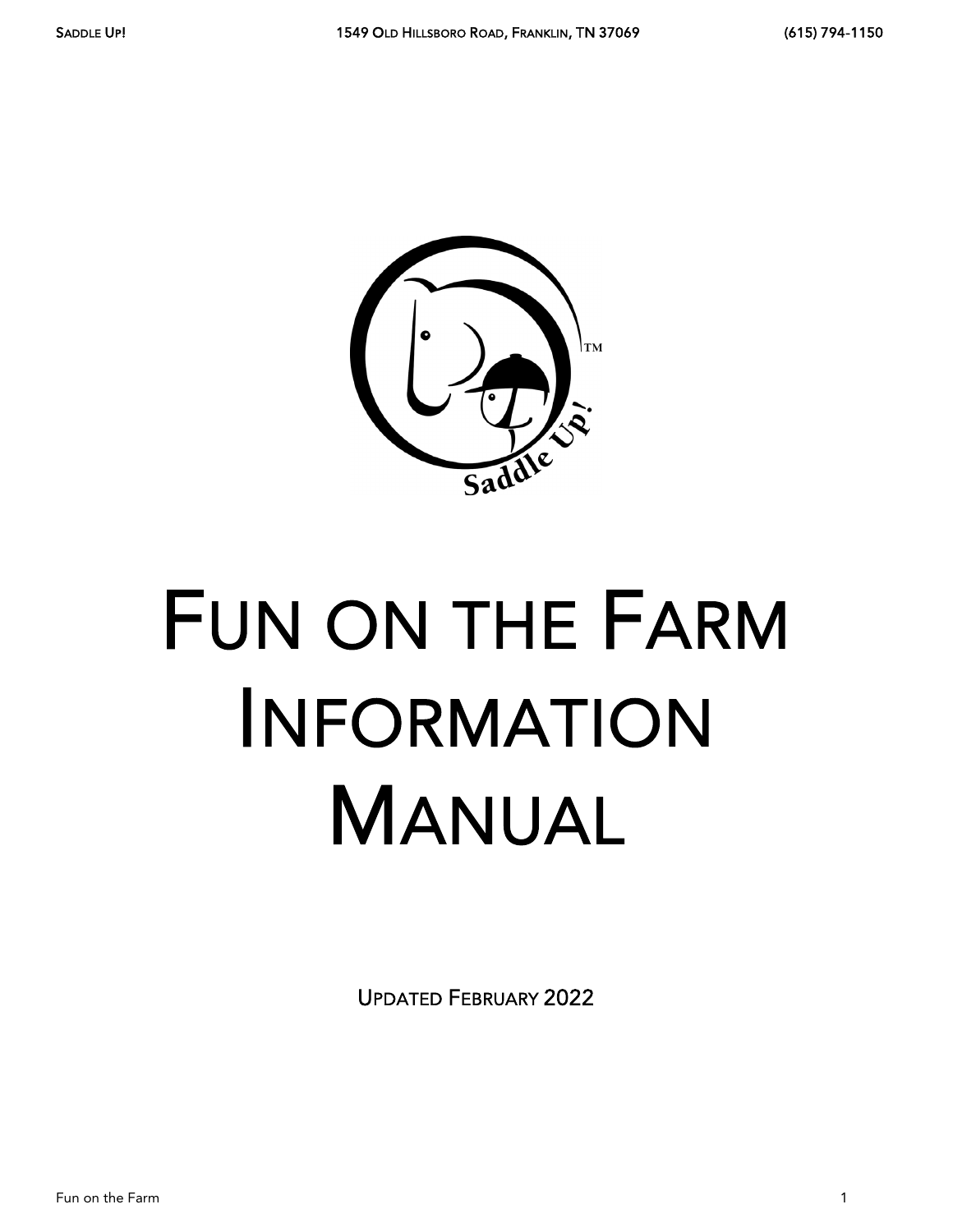

# FUN ON THE FARM INFORMATION MANUAL TABLE OF CONTENTS

| Program Information             | 3  |
|---------------------------------|----|
| Things to Bring                 | 3  |
| Cost & Financial Responsibility | 4  |
| Proper Attire                   | 4  |
| Paperwork Requirements          | 4  |
| Attendance                      | 5. |
| Parent Supervision              | 5. |
| Pony Show                       | 5  |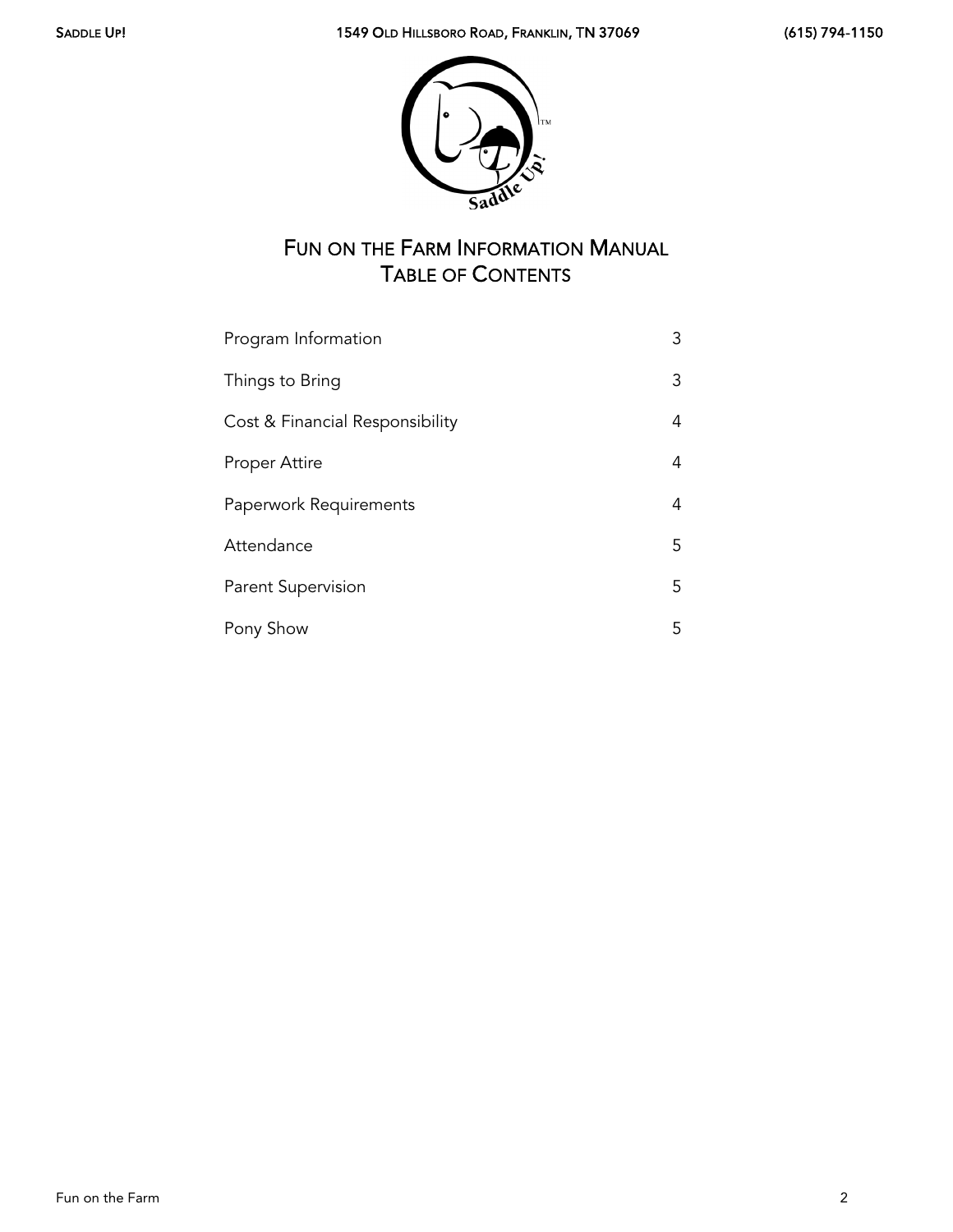## FUN ON THE FARM PROGRAM INFORMATION

Fun on the Farm is a summer only program where participants get to come out to Saddle Up! for a week and discover the farm from our herd's point of view. Activities such as nature hikes, horse handling, crafts, water play, and riding lessons will teach students leadership, teamwork, and problem solving skills… and they'll have so much fun they won't even know they are learning! Our Fun on the Farm program is designed for children and youth with disabilities from the age of 6 through their 19th birthday.

#### PROGRAM STRUCTURE

Saddle Up's Fun on the Farm program operates during the summer months only (June & July). Participants are scheduled for a week at a time and come out to the farm from 9am-12pm Monday through Friday of that week. There are two scheduled riding lessons during the Fun on the Farm week. We offer three Fun on the Farm weeks each summer; the first two weeks are for an individual child or youth with a disability and the third week is for the individual child or youth with disabilities and one sibling (6-18 years old).

#### PROGRESS & GOALS

Fun on the Farm will use RIDES® for assessment of mounting/unmounted horsemanship skills. For more information on RIDES® visit our website at www.ridesinstruction.com. Goals will include mounted and unmounted horsemanship skills, social interaction, and activity participation and are based on the participant's abilities as well as parent/guardian input.

#### **ELIGIBILITY**

- Participants must be between the age of 6 and 19 years old and have a documented disability.
- Participants need to be able to willingly interact with the horses and participate in a group setting.
- Participants must have proper head, neck, and trunk control to sit upright on the horse.
- Saddle Up! follows the PATH International Precautions and Contraindications for determining eligibility for our programs.
- Eligibility and program placement will be determined by reviewing the participant's paperwork and completing a New Participant Assessment. There is a \$30 charge for the New Participant Assessment. If the child has already completed a New Participant Assessment for the Adaptive Riding program, then another assessment is not necessary.

## THINGS TO BRING

- Snack in a lunch bag or tote with their name on it.
	- o Snack time will be available each day.
	- o Please let us know if your child has any food allergies.
- Refillable water bottle with their name/initials on it.
- Change of clothes.
- Bug spray with their name/initials on it.
- Sunscreen with their name/initials on it.
- Bug spray and sunscreen can be brought on Monday and sent home on Friday if that is more convenient for some families.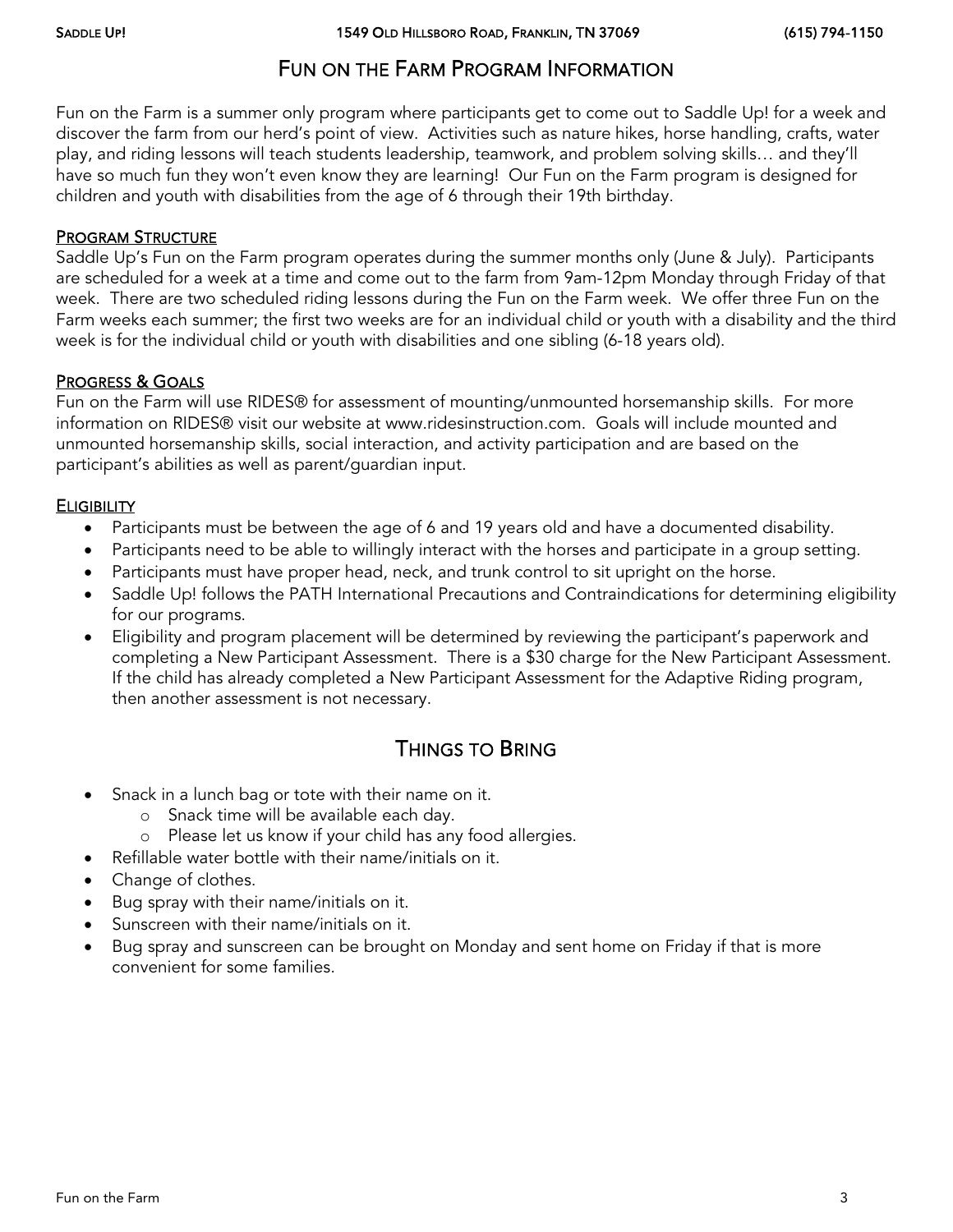# PROGRAM COST & FINANCIAL RESPONSIBILITY

#### PROGRAM COST

- \$350 for 1 participant for the week
- \$550 for 1 participant and their sibling for the sibling week program.
- \$25 per week registration fee

#### FINANCIAL RESPONSIBILITY

- The fee is broken into two payments. The first payment is due with registration along with the \$25 non-refundable, registration fee. The 2<sup>nd</sup> payment will be due the first day of the Fun on the Farm week.
- Payment must be submitted prior to the participant receiving services.
- If you get behind on payments, we cannot register your child for the upcoming session until the outstanding balance is paid in full.
- Financial Aid: We do not want cost to deter your child from participating in this program, so please contact our Program Administrator if you need financial aid considerations.
	- o Program discounts are based on a sliding scale and applicants will need to complete paperwork to apply.
	- o Financial Aid can only be available for one program per participant. If your child is participating in more than one program, please let us know where you would like to apply your financial aid.
- Financial Aid Support: If you would like to donate to our Financial Aid Fund, you can bring your donation into the office or visit the DONATE tab on our website at [www.saddleupnashville.org.](http://www.saddleupnashville.org/)

### PROPER ATTIRE

If your child arrives at a lesson without the proper attire we reserve the right to not allow him/her in the barn and/or on a horse for their safety.

- ASTM-SEI Riding Helmet Please purchase one that fits your child according to the Helmet Fit Guidelines in the Parent Information Manual.
- Long pants such as Jeans or Riding Pants are required for the mounted portions of Fun on the Farm.
- Shorts are appropriate in warmer months on days that the participants will not be participating in mounted activities.
- Closed toe shoe such as boots or tennis shoes. A riding boot with a heel would be ideal.
- No loose or dangling clothing or jewelry (i.e. scarves, necklaces, bangle earrings, etc.).
- Change of clothes is required participants may want to change out of riding clothes or they may get their clothes wet or dirty during activities.

## PAPERWORK REQUIREMENTS

- Paperwork must be completed prior to beginning a program or interacting with a horse.
- Participants must complete all registration paperwork and submit deposits/payments in order to register for the Fun on the Farm week.
- All participants are required to have a completed Participant Release annually.
- All participants are required to have an updated Physician's Statement form every two years.